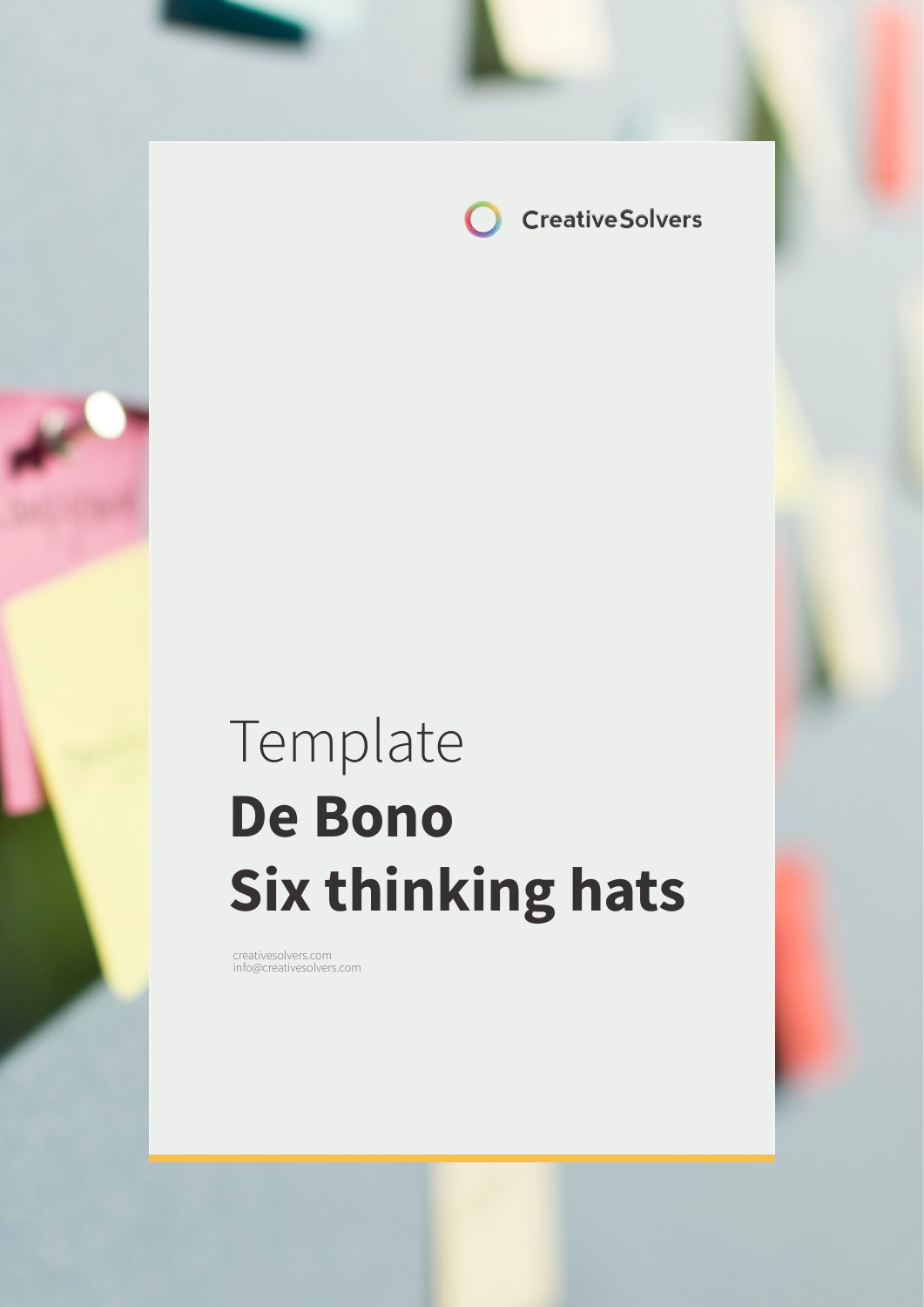# **Brainstorm** and **decide** from different **mindsets**



### **INTRODUCTION SIX THINKING HATS**

Edward de Bono (1933) is a British psychologist, management author and physician. De Bono invented "lateral thinking" and the concept of the "six thinking hats" in 1985. Hence the name De Bono thinking hats. This method is useful for selecting and assessing ideas and can be part of a brainstorming session. A brainstorming session is not only about generating as many ideas as possible, but also about actively selecting and assessing ideas that can be further developed. With the thinking hats from De Bono, the ideas can be viewed from different angles and the different aspects of an idea can be highlighted in a structured way. The thought process is broken down into thought roles and mindsets, through colored hats. The goal is to use the experience and intelligence of all participants in all directions. De Bono's six thinking hats are white (informative), red (emotional), black (critical), yellow (optimistic), green (creative) and blue (controlling). The thinking hats can be used in various ways when selecting ideas. You can choose to give each participant a different color thinking hat. The participants then continuously view the ideas from their own colored thinking hats (option 1). You can also choose to give each participant the same color hat when viewing the idea and to go through all colors of thinking hats per idea with the entire group (option 2). While option 2 is the original way, it is time consuming. It is wise to first make a rough selection of ideas using option 1 and then assess the rough selection of ideas using option 2.

The Bono thinking hats are mainly used in brainstorming sessions, but can also be used in meetings or as an evaluation.

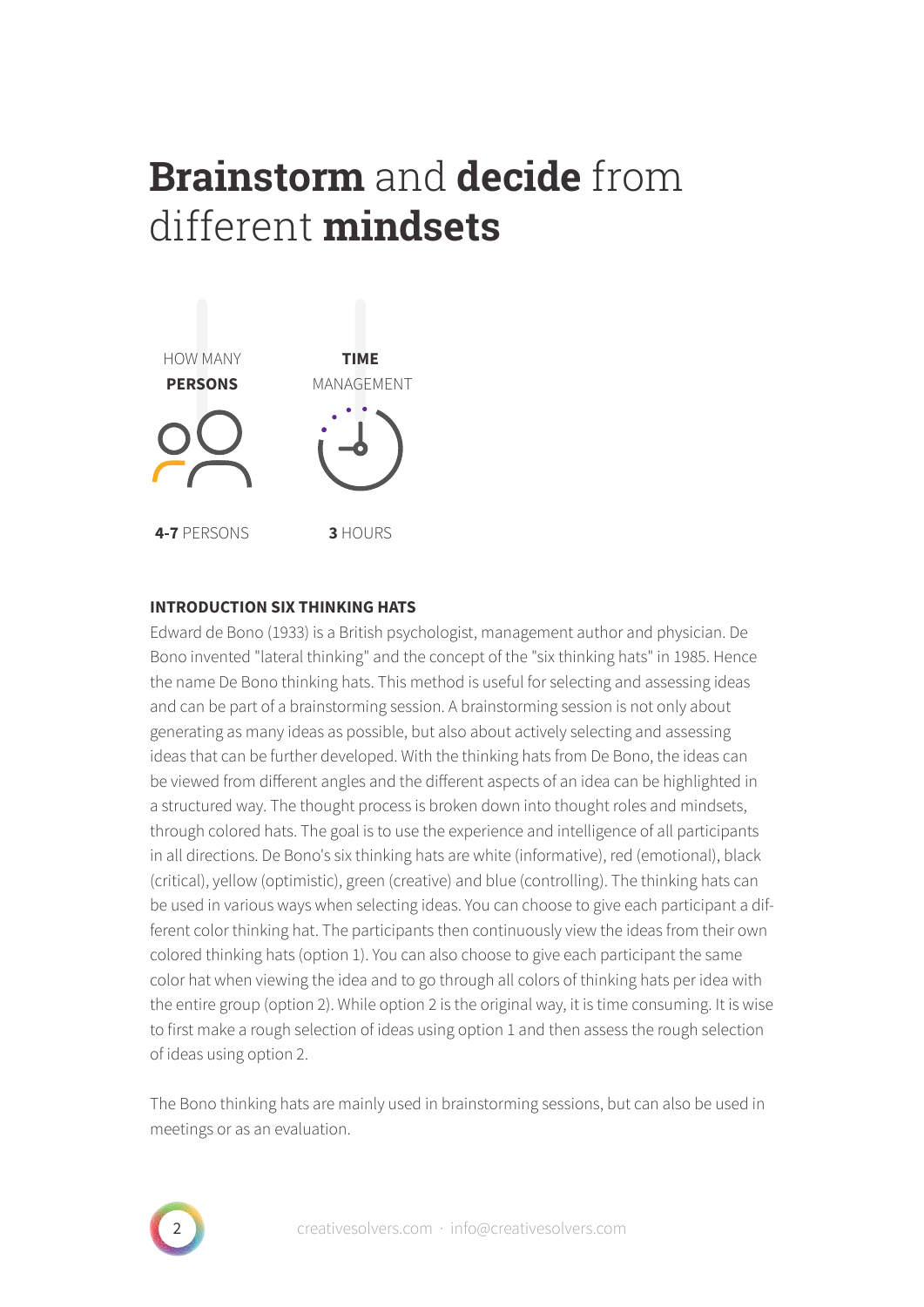## **Executing** the Method

#### Brainstorm ideas ∩

For this method, appoint a moderator and create a group of 3 to 6 people. Collect all ideas that are generated prior to a brainstorming session on post-its. The moderator goes through all ideas with the participants.

#### $\bigcap$ The Bono options

Before selecting ideas, determine in a group how the thinking hats will be applied in the session. Choose from option 1, option 2 or a combination thereof. Also take into account the number of people in the group and the distribution of the thinking hats. With less than 6 people, it is also possible to give a participant two or three colors of thinking hat or opting for option 2. With more than 6 people in combination with option 1, participants can share a color thinking hat with each other. Do this at your own choice and insight.

#### ∩ Apply thinking hats

The moderator keeps control of the process. The moderator also leads the discussion and determines which thinking hat / participant has the floor. Each participant responds to the idea that is currently being discussed, from the appropriate color thinking hat and the corresponding mindset.

#### Select ideas  $\bigcap$

After viewing the ideas, a selection can be made. Do this in response to the discussion of each idea and based on the outcomes from the thinking hats. After all, every idea is illuminated from various angles.

### Develop ideas

Once the ideas have been selected and assessed, the ideas can be further elaborated.

Tick off the steps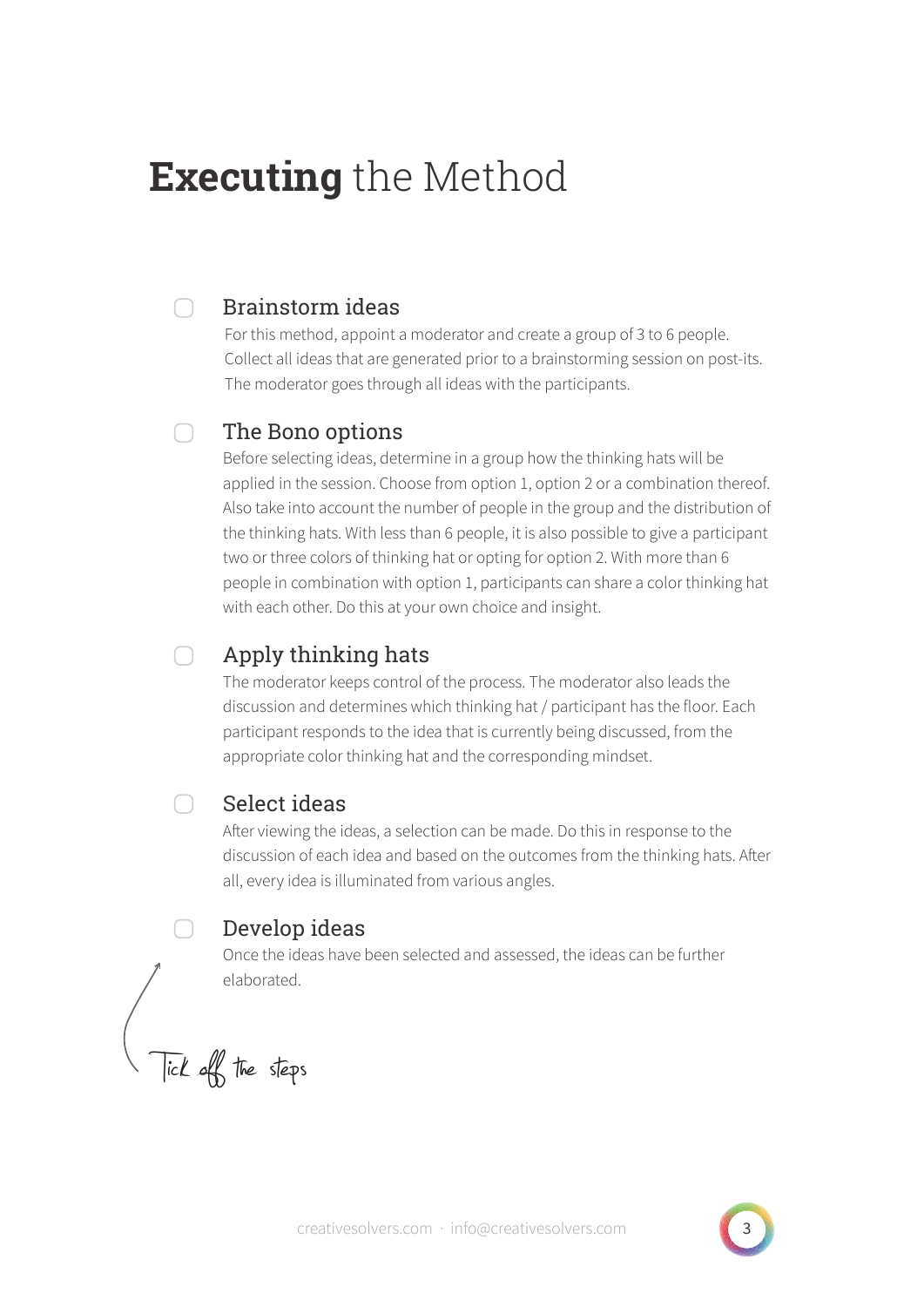# Template







4 creativesolvers.com · info@creativesolvers.com